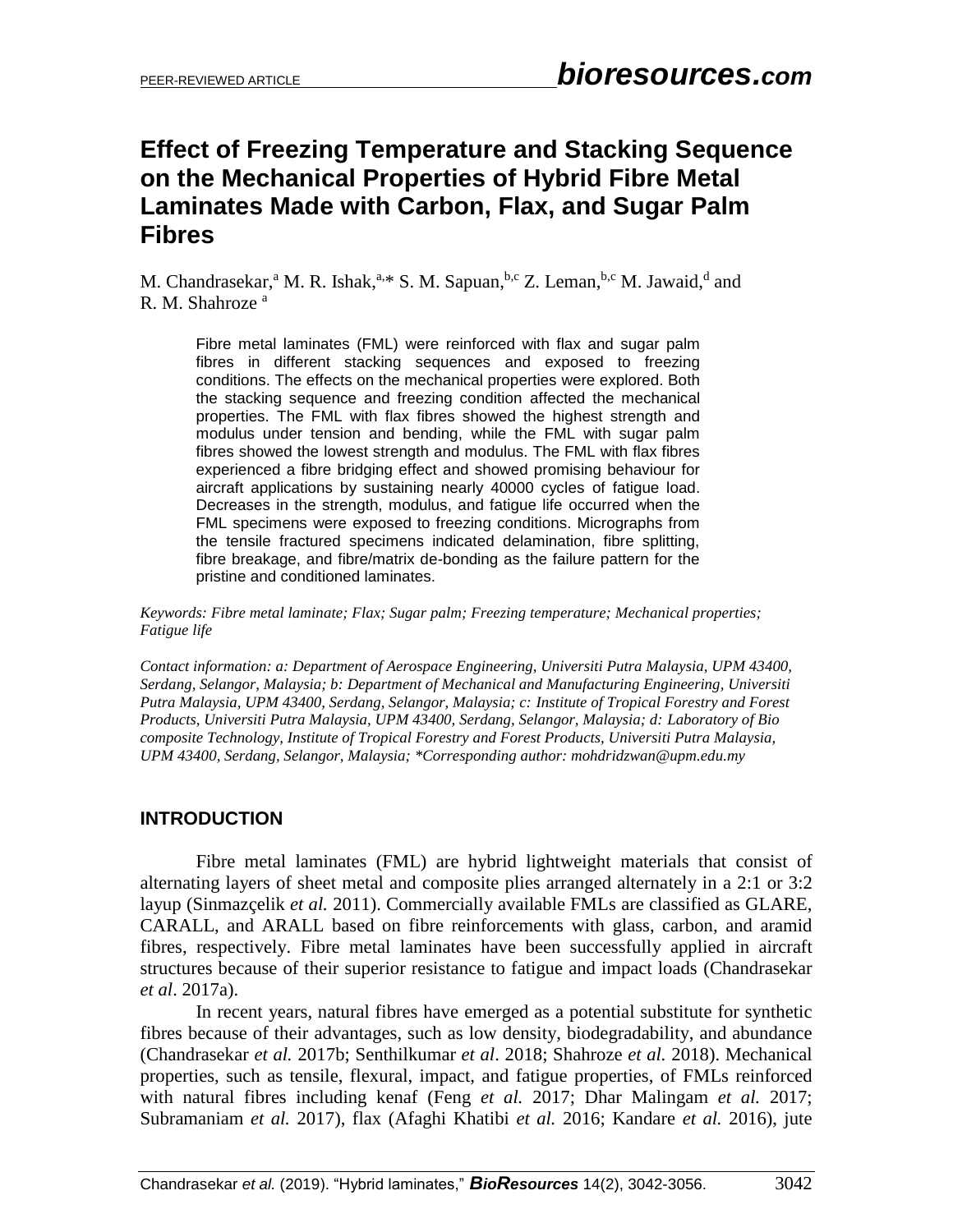(Vasumathi and Murali 2014; Vasumathi and Murali 2016), oil palm empty fruit bunch (Hussain *et al.* 2016), and sisal (Vieira *et al.* 2017) have been explored. The results from these studies demonstrated the properties and failure behaviour of such materials under various loads. The general observation from these published works was that the mechanical properties were dependent on the type of natural fibre employed and their stacking sequence in the laminate. In this study, flax and sugar palm fibres were chosen as reinforcement for the FML. Any material meant to be used in aircraft structures is supposed to have good fatigue resistance. FML such as CARALL and GLARE exhibits a fibre bridging mechanism, which is the primary reason for their superior fatigue life (Alderliesten 2017).

In a recent study, flax-based FML was reported to have similar behaviour (Kandare *et al.* 2018). This attribute makes the flax fibre an eco-friendly alternative for synthetic fibres. On the other hand, sugar palm fibres are inexpensive, unlike the synthetic fibres; they are abundantly available, have low density  $(1.22 \text{ g/cm}^3)$ , and could be used as reinforcement in the composites (Shahroze *et al.* 2018). So, the results from the study will help to determine the credibility of these fibres for high performance applications such as aircraft structures.

Aircraft structures are generally prone to attack from the environment through moisture diffusion and different service temperatures from -55  $\degree$ C to 70  $\degree$ C during their service life (Ypma and Borgonje 2001). Furthermore, natural fibres are hydrophilic in nature and are more susceptible to attack from moisture diffusion and temperature effects than synthetic fibres (Chandrasekar *et al.* 2018). The influence of freezing temperatures on the mechanical properties of FMLs with natural fibres has not been studied yet.

In this research, flax and sugar palm fibres were used as reinforcements, along with carbon prepreg, in FMLs. The fabricated specimens were also exposed to freezing temperatures and their influence on the mechanical properties was determined.

# **EXPERIMENTAL**

### **Materials**

Flax fibres and XA120 prepreg adhesive film were purchased from Easycomposites (Staffordshire, UK). Sugar palm fibres in their natural woven state were procured from Hafiz Adha Enterprise (Negeri Sembilan, Malaysia). The  $2 \times 2$  twill and 300 gsm carbon prepreg was purchased from Shanghai Lishuo Composite Material Technology (Shanghai, China). The 6061-T6 bare Al sheets with a 0.5-mm thickness were supplied by Metalfort (Mumbai, India). Ethanol and tri-ethoxy(ethyl)silane solution were obtained from QREC(ASIA) (Selangor, Malaysia) and Sigma-Aldrich (Missouri, USA), respectively, for the metal surface preparation. Additionally, D.E.R. 331 epoxy resin with a 905-3S joint amine type hardener was supplied by MZI Supplies (Selangor, Malaysia).

#### **Metal Surface Treatment**

The metal surfaces were prepared by mechanical abrasion, which was followed by dipping in 5% aqueous silane solution. The first step involved sanding the metal surface with 80 grit sand paper and cleaning it with acetone to remove any residue. The sanded metal was then subsequently dipped in a 100-mL solution with a 90:5:5 volume proportion of ethanol:distilled water:tri-ethoxy(ethyl)silane for 60 s and immediately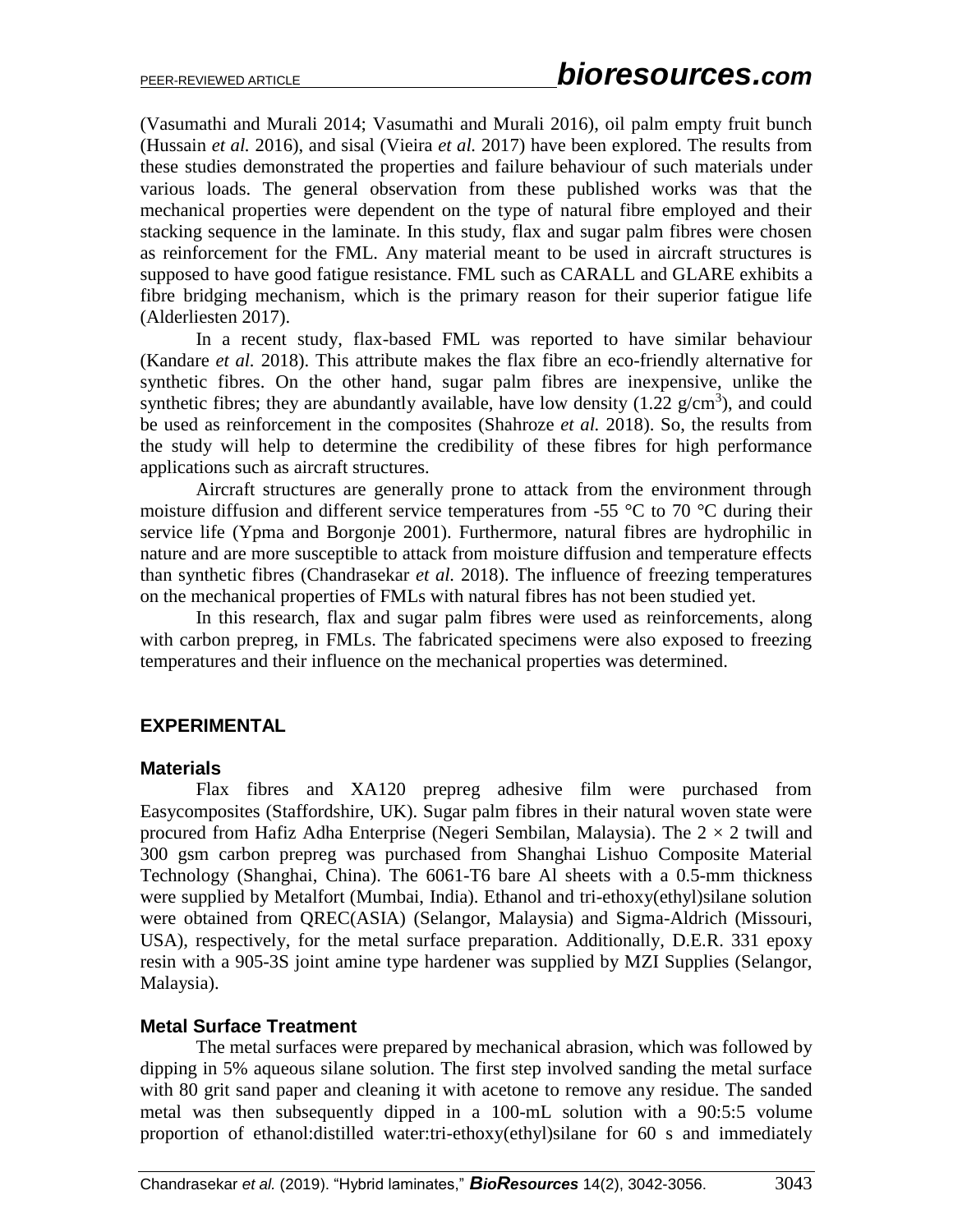dried in an oven at 110 °C for 10 min (Zhu 2005). Sanding is the commonly used technique by researchers as a metal surface treatment due to the process simplicity; the rough surface resulting from abrasion can help the Al to bond with composite plies along with the adhesive after curing. Silane treatment further improves the interfacial adhesion, since it acts as a coupling agent between the adhesive and metal surface (Zhu 2005).

### **Fabrication Method**

The FMLs were prepared by a hand layup and hot-press technique. Initially, composite plies with natural fibres were produced by stacking natural fibres and a resin/hardener mixture in a 150-mm  $\times$  150-mm  $\times$  2-mm mould and pressing them at 105 °C for 10 min at 10 ton of pressure. Then, the treated metal surface, carbon prepreg, and composite ply were stacked in a 2:1 layup using the stacking sequence that is shown in Table 1. The entire setup was pressed at 105 °C for 10 min with 40 ton of pressure. The hot press was switched off, and the cured FML samples were kept under pressure overnight before being removed from the mould. The samples were then cut according to ASTM standard for tests. In FML, metal volume fraction (MVF) is the parameter similar to the weight fraction in a fibre reinforced polymer composite. MVF in the FML is represented in Eq. 1 and is defined as the fractional quantity of Al sheet over the total laminate volume (Wu *et al.* 1994).

MVF (%) = 
$$
\frac{n * thickness \ of \ Al \ sheet}{Total \ laminate \ thickness} \ X \ 100 \%
$$
 (1)

where n is the number of Al sheets in the laminate.

| Symbol | <b>Stacking Sequence</b>  | Number of<br>Plies (Al/C/F/S) | Laminate<br><b>Thickness</b><br>(mm) | MVF(%) |
|--------|---------------------------|-------------------------------|--------------------------------------|--------|
| FF.    | AI/C/C/C/F/F/F/F/C/C/C/AI | 2/6/4/0                       | 4.29                                 | 23.31  |
| SS     | AI/C/C/C/S/S/S/S/C/C/C/AI | 2/6/0/4                       | 4.58                                 | 21.83  |
| FS.    | AI/C/C/C/F/S/S/F/C/C/C/AI | 2/6/2/2                       | 4.27                                 | 23.41  |
| SF     | AI/C/C/C/S/F/F/S/C/C/C/AI | 2/6/2/2                       | 4.48                                 | 22.32  |

**Table 1.** Notation, Stacking Sequence, and MVF of the Fabricated FML **Specimens** 

### **Exposure to Freezing Conditions**

A batch of FML specimens was placed in a deep freezer maintained at -40 °C for a period of 72 h. The exposed specimens were then allowed to dry at room temperature for three days prior to testing. The exposed specimens were then subjected to the following tests and their mechanical properties were studied. Pristine or dry specimens were also tested for comparison.

### *Tensile test*

An INSTRON 3382 machine with a 100-kN capacity (Massachusetts, USA) was used to determine the tensile properties of the fabricated and conditioned FML specimens, according to ASTM D3039 (2008). The test was performed with a crosshead displacement speed of 2 mm/min and the average results were reported with the standard deviation for each configuration.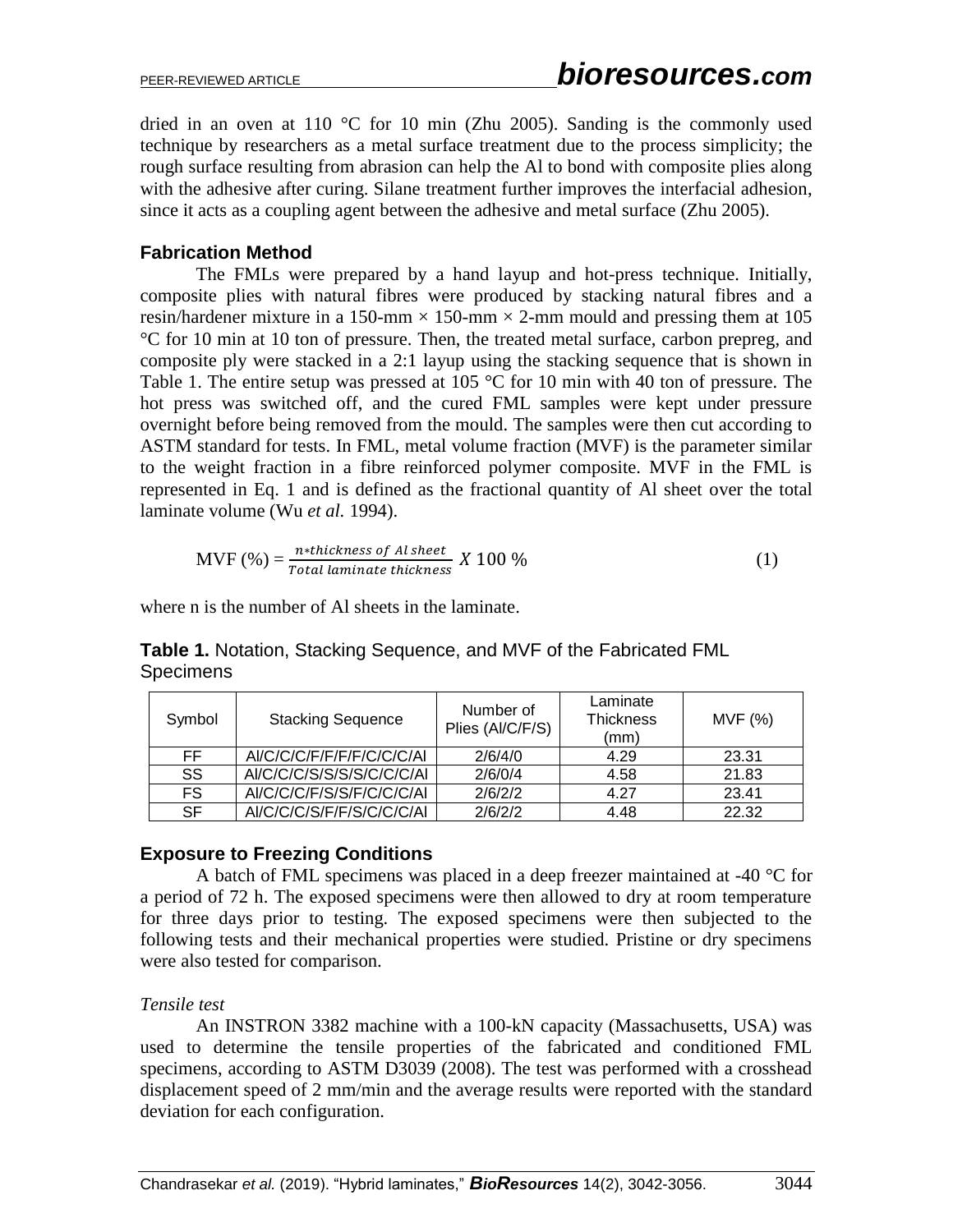*Flexural test*

An INSTRON 3365 machine with a 5-kN capacity (Massachusetts, USA) was used to determine the flexural properties of the fabricated and conditioned FML specimens, according to ASTM D790-10 (2010). The test was performed with a crosshead displacement speed calculated using Eq. 2, and the average results were reported with the standard deviation for each configuration. Equation 2 is as follows,

$$
F = \frac{zl^2}{6D} \tag{2}
$$

where  $\zeta$  is 0.01, *l* is the support span (mm), and *D* is the thickness of the specimen (mm).

#### *Short beam test*

The INSTRON 3365 machine of 5 kN capacity (Massachusetts, USA) was used to determine the interlaminar shear strength (ILSS) of the fabricated and conditioned FML specimens per ASTM D2344M-00 (2006). The test was done with a crosshead displacement rate of 1.27 mm/min and the maximum load before failure was recorded. The ILSS was calculated using Eq. 3, and the average results were reported with the standard deviation for each configuration. Equation 3 is as follows,

$$
ILSS = \frac{3P_{\text{max}}}{4bh} \tag{3}
$$

where  $P_{\text{max}}$  is the maximum load obtained from the short beam test (N), *b* is the specimen width (mm), and *h* is the specimen thickness (mm).

#### *Fatigue test*

The tension-tension fatigue tests were performed with an MTS 810 (Minnesota, USA) at a constant frequency of 10 Hz, according to ASTM E466-07 (2007). The fatigue life or number of cycles to failure was recorded using an interface on the specimens at a stress ratio of 0.1 and between 60% to 80% of the ultimate tensile strength of the specimens.

# **RESULTS AND DISCUSSION**

### **Tensile Properties**

The influence of the fibre reinforcement, stacking sequence, and freezing temperatures on the tensile strength and modulus of the pristine and conditioned FML specimens were visible from the tensile stress-strain plots (Fig. 1). Both the tensile strength and tensile modulus of the specimens exposed to the combined moisture and freezing temperature were affected, as indicated by the reduction in the peak stress for failure.

The tensile strength and stiffness of the pristine and conditioned specimens are shown in Table 2. The FF arrangement had the highest tensile strength and modulus, followed by the hybrid (FS and SF) and SS configurations. Among the hybrid configurations, the FS arrangement had a better strength and modulus than the SF arrangement. A similar observation with stronger fibres in the outer layer showing higher properties has been highlighted in a previous study. According to Jawaid *et al*. (2013), stronger fibres in the outer layer helps to carry and distribute loads effectively in a hybrid composite than the inferior strength fibre in the core. Thus, the FS arrangement had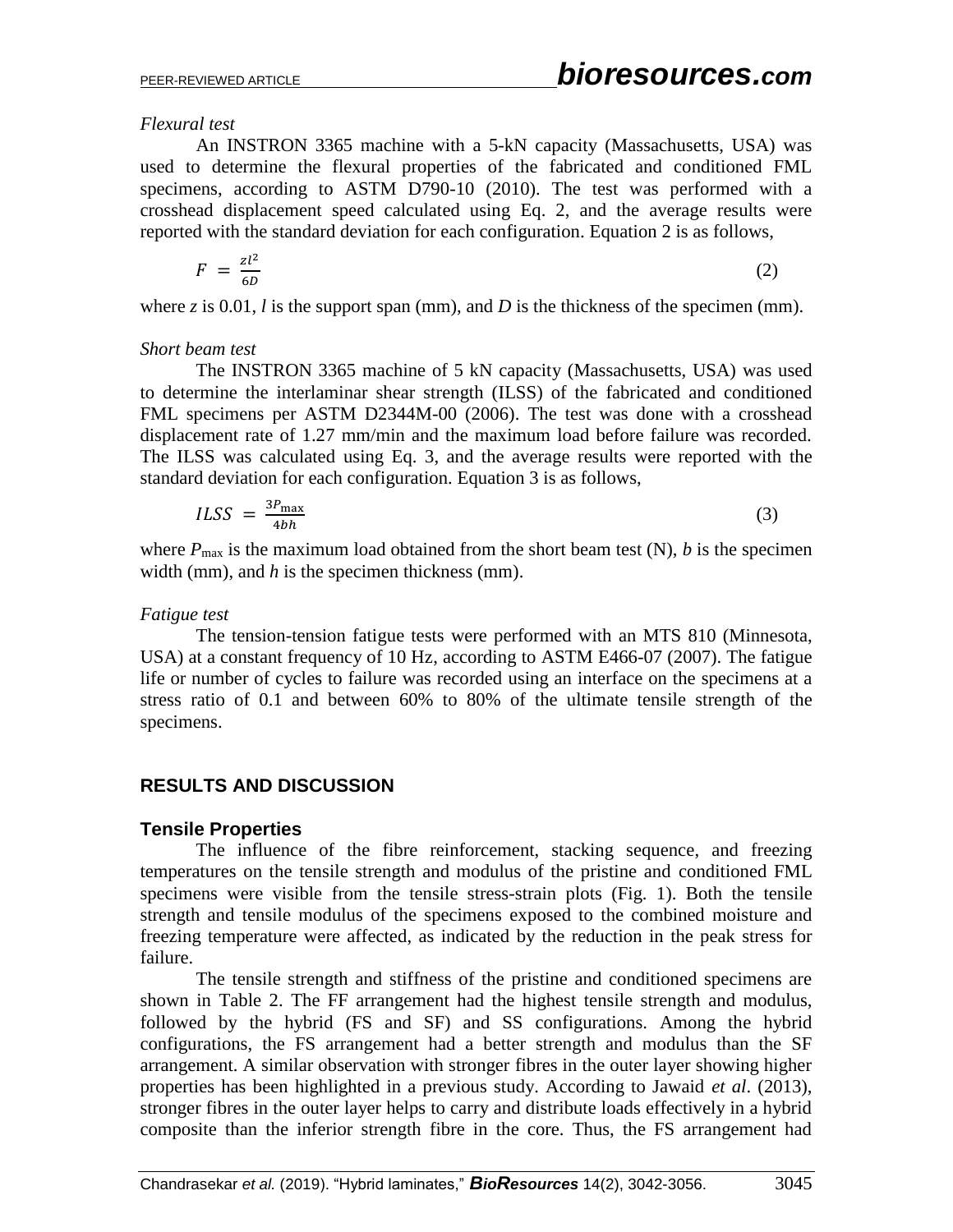stronger flax fibres in the outer layer and exhibited higher tensile properties than the SF arrangement.



**Fig. 1.** Tensile stress-strain plots for the (a) pristine and (b) conditioned FML specimens

Because the flax fibres have a higher tensile strength and modulus between 500 MPa to 800 MPa and 50 GPa, respectively (per the manufacturer specification), which was higher than that of the sugar palm fibres (276 MPa and 5.9 GPa) (Ishak *et al*. 2013), the FML with the hybrid configurations possessed intermediate strength and modulus values compared with the FF arrangement and better properties than the SS arrangement.

|            |                    | Pristine               | Conditioned             |                        |  |
|------------|--------------------|------------------------|-------------------------|------------------------|--|
| <b>FML</b> | Tensile Strength   | <b>Tensile Modulus</b> | <b>Tensile Strength</b> | <b>Tensile Modulus</b> |  |
|            | (MPa)              | (GPa)                  | (MPa)                   | (GPa)                  |  |
| FF.        | $267.20 \pm 18.07$ | $17.41 \pm 1.14$       | $250.23 \pm 14.09$      | $13.2 \pm 0.40$        |  |
| SS         | $173.38 \pm 2.24$  | $3.76 \pm 1.73$        | $156.85 \pm 0.33$       | $3.06 \pm 0.81$        |  |
| <b>FS</b>  | $221.61 \pm 19.95$ | $5.81 \pm 0.76$        | $211.02 \pm 1.87$       | $4.61 \pm 0.91$        |  |
| <b>SF</b>  | $178.18 \pm 0.61$  | $5.56 \pm 2.77$        | $155.31 \pm 15.93$      | $4.97 \pm 2.96$        |  |

**Table 2.** Tensile Properties of the Pristine and Conditioned FML Specimens

Table 2 shows that all of the specimens exposed to the combined moisture/freezing temperature presented a lower tensile strength and modulus than the dry or pristine specimens. The conditioned laminates exhibited a 5% to 13% decrease in the tensile strength and a 12% to 37% decrease in the tensile modulus because of exposure to freezing conditions. The natural fibres present in the laminate are hydrophilic (Chandrasekar *et al*. 2017b), and exposing them to freezing conditions further aggravated moisture absorption by the natural fibres. Thus, a considerable decrease in the strength and modulus was observed for the conditioned laminates. According to previous research (Dutta and Farrell 1988; Jones 2001; Kichhannagari 2004), polymeric laminates with natural fibres exposed to freezing conditions also underwent matrix degradation, interface weakening, and an increase in the residual stress due to the mismatch of coefficients of thermal expansion (CTE) between the constituents in the laminate from the freezing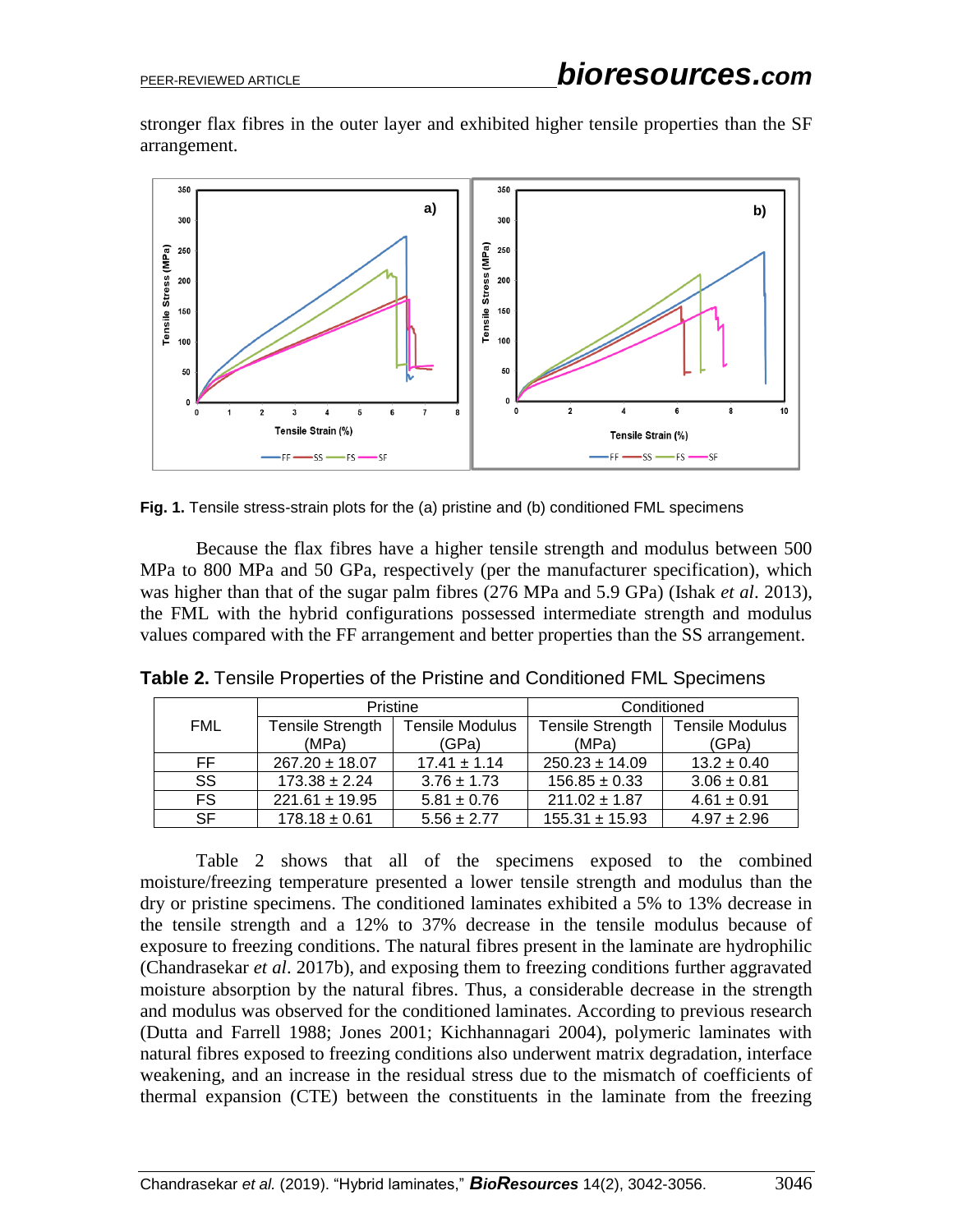conditions. These factors, in addition to moisture absorption at freezing temperatures, also contributed to the decrease in the properties (Ray 2004).

#### **Flexural Properties**

The stress-strain plots obtained from the three-point bending tests are presented in Fig. 2. Both the flexural strength and modulus showed similar trends to those observed for the tensile properties.



**Fig. 2.** Flexural stress-strain plots for the (a) pristine and (b) conditioned FML specimens

The pristine and conditioned FML specimens showed dependency on the natural fibre type, stacking sequence, and aging condition, as is shown in Table 3. Both the flexural strength and flexural modulus had the following order for the dry specimens: FF  $> FS > SF > SS$ . After exposure, the conditioned laminates showed a 22% to 37% decrease in the flexural strength and approximately 50% decrease in the flexural modulus. The SS sample showed the least resistance to freezing conditions and had the lowest flexural strength and modulus compared with the other configurations. The flexural modulus of the exposed specimens decreased more than the tensile modulus. This implied that the performance of the exposed specimens deteriorated more under bending than under tension.

|            | Pristine                          |                                  | Conditioned                       |                                  |  |
|------------|-----------------------------------|----------------------------------|-----------------------------------|----------------------------------|--|
| <b>FML</b> | <b>Flexural Strength</b><br>(MPa) | <b>Flexural Modulus</b><br>(GPa) | <b>Flexural Strength</b><br>(MPa) | <b>Flexural Modulus</b><br>(GPa) |  |
| FF.        | $361.20 \pm 60.26$                | $44.39 \pm 6.45$                 | $227.76 \pm 35.08$                | $20.09 \pm 7.17$                 |  |
| SS.        | $80.30 \pm 15.34$                 | $9.49 \pm 7.39$                  | $60.85 \pm 1.47$                  | $5.53 \pm 1.85$                  |  |
| FS.        | $173.56 \pm 13.94$                | $28.75 \pm 7.56$                 | $136.14 \pm 17.29$                | $10.99 \pm 1.64$                 |  |
| <b>SF</b>  | $121.54 \pm 3.51$                 | $21.70 \pm 2.43$                 | $90.56 \pm 3.51$                  | $5.56 \pm 1.53$                  |  |

**Table 3.** Flexural Properties of the Pristine and Conditioned FML Specimens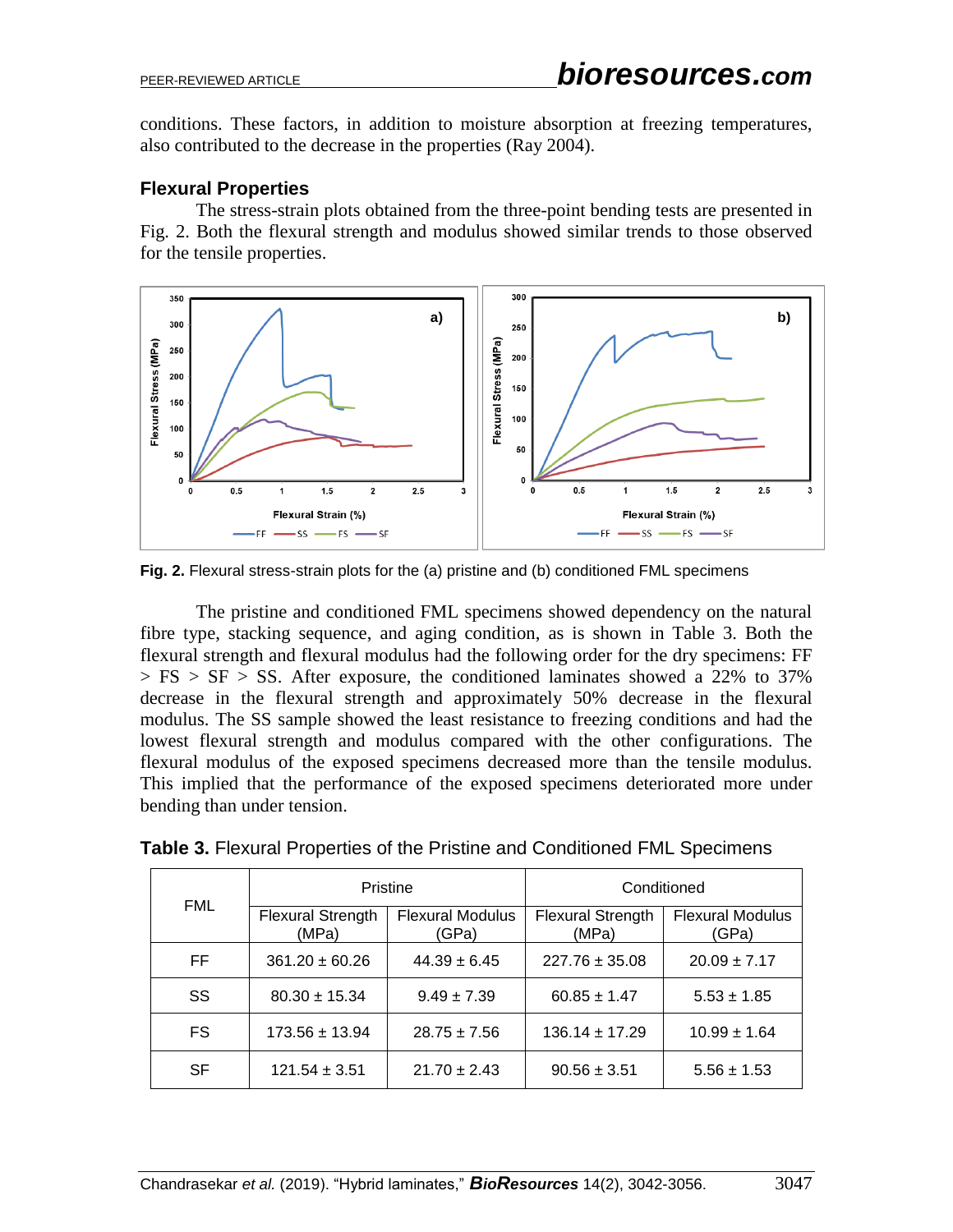According to Wei *et al.* (2017), interfacial bonding between the plies in a laminate is a deciding factor for the flexural strength when exposed to temperature effects. The top surface of the specimen loaded in three-point bending experiences compression, while the bottom surface experiences tension. The laminate plies in between the top and bottom surface withstand shear forces. Therefore, a possible explanation for the lower flexural strength and modulus for the exposed specimens was the accelerated degradation of the interface between the metal/prepreg/composite layer caused by moisture absorption and low temperatures.

#### **Interlaminar Shear Properties**

Variations in the ILSS for the pristine and conditioned laminates is shown in Table 4. The maximum ILSS was observed for the FS arrangement, followed by the FF, SF, and SS arrangements. Because the ILSS represents the interfacial bonding strength in a laminate, the decrease in the magnitude for all of the conditioned laminates indicated interface degradation between the individual constituents in the laminate. Among the configuratons, the SS and SF arrangements showed the highest loss of 36% and 34% in the ILSS, respectively, while the FF and FS arrangements exhibited a 3% and 18% decrease in the ILSS, respectively, because of conditioning.

| <b>FML</b> | ILSS (MPa)       |                  |  |  |
|------------|------------------|------------------|--|--|
|            | Pristine         | Conditioned      |  |  |
| FF         | $14.25 \pm 1.25$ | $13.78 \pm 1.34$ |  |  |
| SS         | $12.26 \pm 4.48$ | $7.83 \pm 0.96$  |  |  |
| FS         | $16.08 \pm 3.55$ | $13.26 \pm 0.73$ |  |  |
| SF         | $12.85 \pm 2.38$ | $8.53 \pm 0.55$  |  |  |

**Table 4.** ILSS of the Pristine and Conditioned FML Specimens

Among the studied configurations, the FF arrangement with flax fibres had the highest strength and stiffness. Similarly, after conditioning, the FF arrangement showed a higher retention in the strength and stiffness compared with the other configurations with sugar palm fibres. A recent study also highlighted that FMLs with flax/epoxy composite plies showed a fatigue life of  $10^4$  cycles to  $10^5$  cycles between 80% to 30% of the applied load (Kandare *et al.* 2018). This demonstrated the ability of flax fibres to withstand fatigue loads, which makes them a potential candidate for applications requiring fatigue resistance. However, the material response or change in the fatigue behaviour and their properties after exposure of FMLs with flax fibres to freezing conditions has not yet been explored. Thus, fatigue properties of both the pristine and conditioned FF specimens obtained from the tension-tension fatigue test were considered.

### **Fatigue Properties**

Tension-tension fatigue tests were performed on the pristine and conditioned FF specimens. The mean fatigue life or number of cycles to failure is reported in Table 5.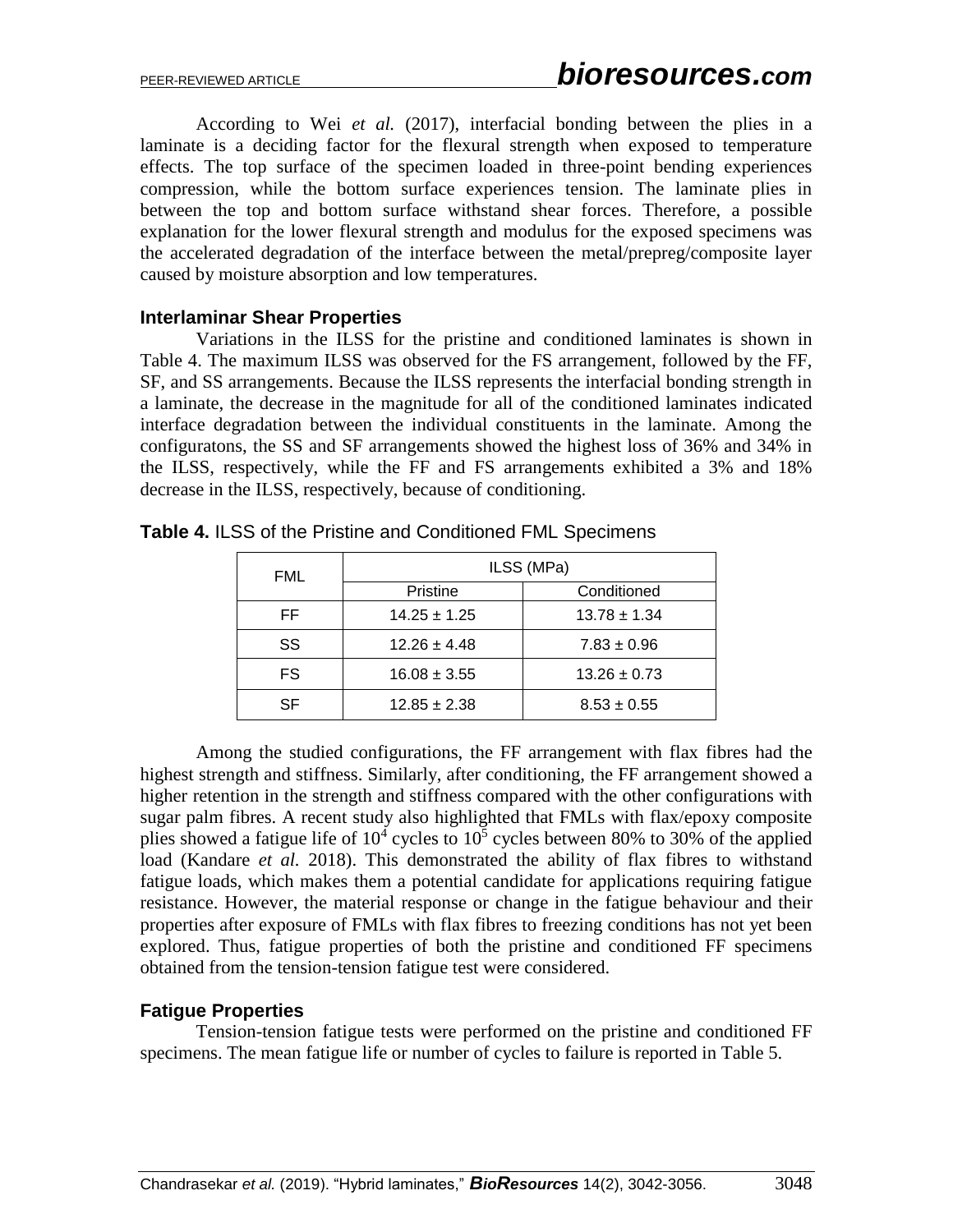| <b>FF</b>   | <b>Stress Level</b><br>(% UTS) | <b>Maximum Stress</b><br>(MPa) | Fatigue Life<br>(cycles) | Mean Fatigue Life<br>(cycles) |  |
|-------------|--------------------------------|--------------------------------|--------------------------|-------------------------------|--|
|             |                                | 213.76                         | 8643                     |                               |  |
|             | 80                             |                                | 8522                     | 8560                          |  |
|             |                                |                                | 8515                     |                               |  |
|             |                                |                                | 12633                    |                               |  |
| Pristine    | 70                             | 187.04                         | 11567                    | 12287                         |  |
|             |                                |                                | 12662                    |                               |  |
|             | 160.32<br>60                   |                                | 43869                    |                               |  |
|             |                                |                                | 36089                    | 38207                         |  |
|             |                                |                                | 34665                    |                               |  |
|             | 80                             | 200.18                         | 7415                     |                               |  |
|             |                                |                                | 6901                     | 7036                          |  |
| Conditioned |                                |                                | 6791                     |                               |  |
|             | 70                             | 175.16                         | 8787                     | 9124                          |  |
|             |                                |                                | 9119                     |                               |  |
|             |                                |                                | 9466                     |                               |  |
|             |                                |                                | 16137                    |                               |  |
|             | 60                             | 150.14                         | 16475                    | 16127                         |  |
|             |                                |                                | 15769                    |                               |  |

| <b>Table 5. Fatigue Life of the Pristine and Conditioned FF</b> |
|-----------------------------------------------------------------|
|-----------------------------------------------------------------|

The general observation was that fatigue life increased with a decrease in the load and there was limited data scattering between the specimens at all load levels. This behaviour was also observed in a recent study, and it was attributed to the damage accumulation process in a hybrid laminate with various constituents (Salman *et al.* 2016). The pristine FF specimens lasted from 8000 cycles to nearly 40,000 cycles between 80% to 60% of the applied load.

In general, the superior resistance to the fatigue loads by the FMLs was attributed to their unique fibre bridging effect. The failure mechanism occurred in the material in the following steps. The failure started with initiation of micro-cracks in the Al layer. Over time with the load being applied continuously, the micro-cracks grew and increased in length. In this phase, a part of the load was transferred to the fibre layer, which remained in contact with the Al and restricted crack growth. This is called the fibre bridging effect, and the stress transferred to the fibre layer is called bridging stress. In the second phase, delamination occurred in the metal/prepreg, followed by complete failure of the Al. The fibre reinforcements then carried the load effectively until the final failure (Homan 2006).

A similar failure pattern was observed in the pristine and conditioned FF specimens during the fatigue tests. A failed specimen from the fatigue test is shown in Fig. 3. The flax reinforcements were not as effective as the synthetic fibres at carrying bridging stress within the laminate. Thus, the pristine specimens failed at a lower number of cycles. Likewise, certain factors, such as the moisture absorption by the natural fibres, interface weakening, and residual stress because of the difference in the CTE between the constituents of the laminate caused by freezing conditions, further affected the load carrying capability of the laminate. Therefore, the conditioned laminates exhibited a lower fatigue life than the pristine or dry specimens.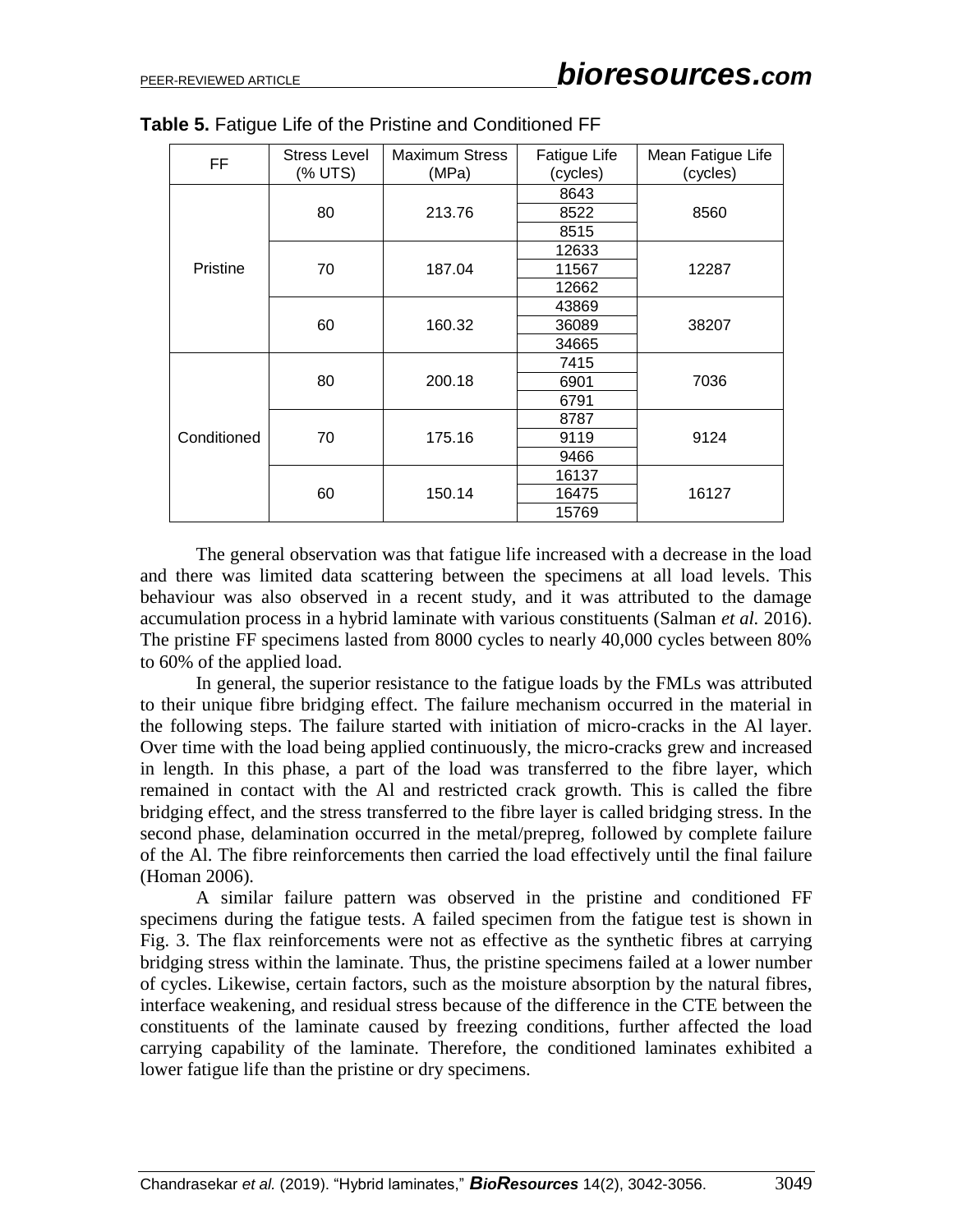

**Fig. 3.** Failed pristine FF specimen from the fatigue test

To further study the degradation effects from the freezing conditions, the fatigue sensitivity and fractional loss in strength per decade of cycles were determined. Both parameters were calculated from the slope of the normalized S-N plot (Fig. 4) and Eqs. 3, 4, and 5 (Mandell 1981).





Equations 3, 4, and 5 are as follows,

 $\sigma_{\text{max}} = \sigma_{\text{uts}} + b \log N$  (3)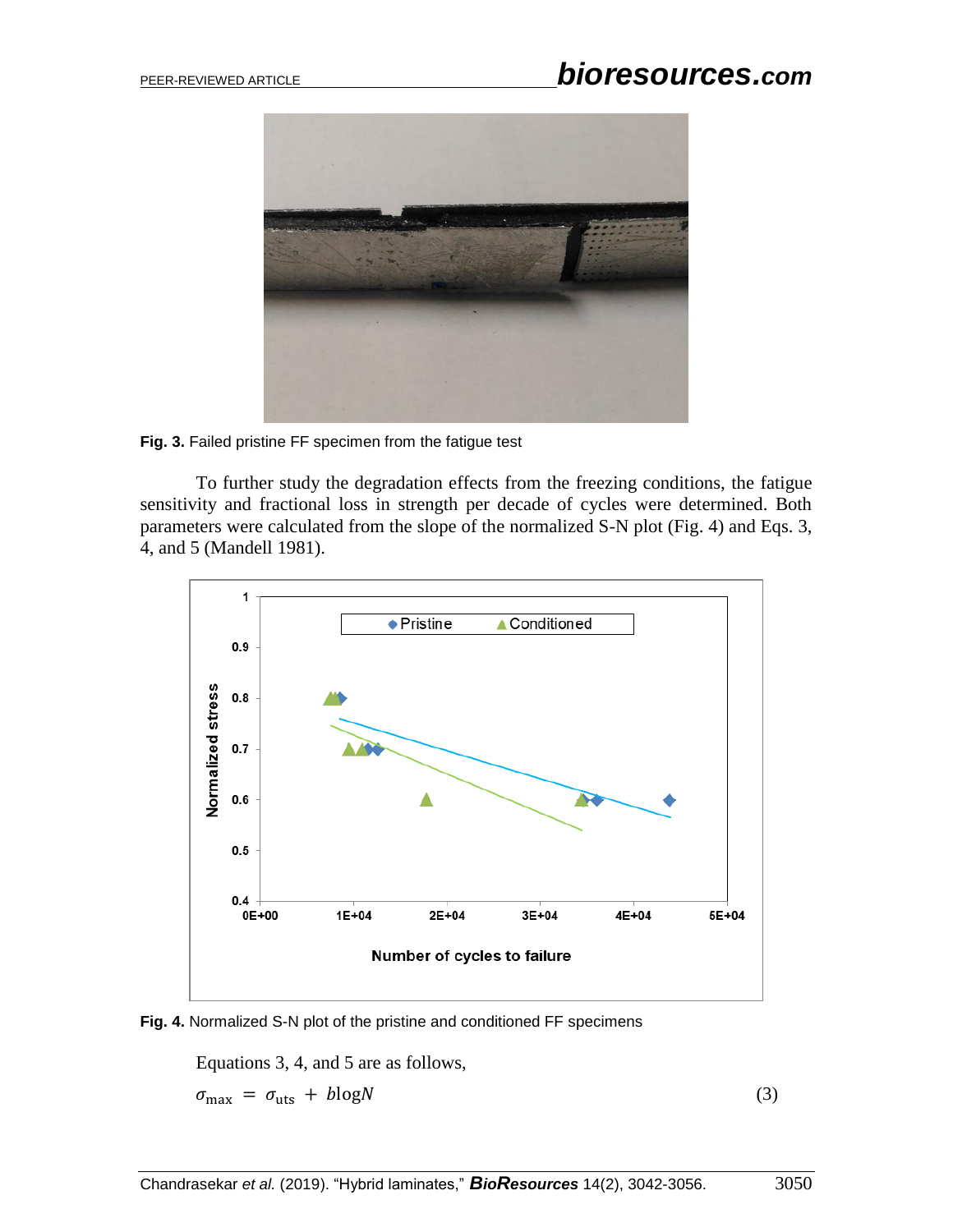$$
b = \frac{(\sigma_{\text{max}} - \sigma_{\text{uts}})}{\log N}
$$
(4)  

$$
\frac{b}{\sigma_{\text{uts}}} = \frac{\left(\left(\frac{\sigma_{\text{max}}}{\sigma_{\text{uts}}}\right) - 1\right)}{\log N} \times 100\%
$$
(5)

where  $\sigma_{uts}$  is the ultimate tensile strength of each specimen from the tensile test (MPa),  $\sigma_{\text{max}}$  is the stress level at 80%, 70%, and 60% of the  $\sigma_{\text{uts}}$  (MPa), *N* is the number of cycles until failure, and *b* is the slope and fatigue sensitivity.

| FF          | <b>Fatigue Sensitivity</b> |          | Fractional Loss of Strength per<br>Decade of Cycles |      |      |      |
|-------------|----------------------------|----------|-----------------------------------------------------|------|------|------|
|             | 80%                        | 70%      | 60%                                                 | 80%  | 70%  | 60%  |
| Pristine    | $-12.71$                   | $-18.34$ | $-21.83$                                            | 5.09 | 7.34 | 8.74 |
| Conditioned | $-12.43$                   | $-18.13$ | $-22.26$                                            | 5.20 | 7.50 | 9.21 |

**Table 6.** Fatigue Sensitivity and Fractional Loss of Strength Per Decade of Cycles

Table 6 shows that the fatigue sensitivity was dependent on the applied load and decreased in magnitude more for the conditioned FF specimens than for the pristine specimens. Greater magnitudes indicated a better performance of the material because the material could last a longer number of cycles before failure (Broughton *et al.* 2002). Similarly, fractional loss in the strength per decade of cycles was higher for the conditioned FF specimens at all of the load levels than for the pristine FF specimens. This suggested that the FMLs with natural fibres were sensitive to such conditions. Therefore, the strength and modulus loss because of these conditions should be accounted for when designing these materials for use in aerospace applications, where the material is expected to operate in such environments during their service life.

### **Failure Behaviour**

Delamination between the inner plies of the FML specimens was observed in the pristine and conditioned laminates subjected to a tensile test is shown in Figs. 5 and 6, respectively. Other microscopic damages in the polymer composite, such as longitudinal micro cracks, fibre/matrix de-bonding, fibre pull-out, and fibre splitting, were also observed. These phenomena were in accordance with the observations from previous research into polymer composites exposed to freezing or sub-zero temperatures (Dutta and Farrell 1988; Jones 2001; Kichhannagari 2004).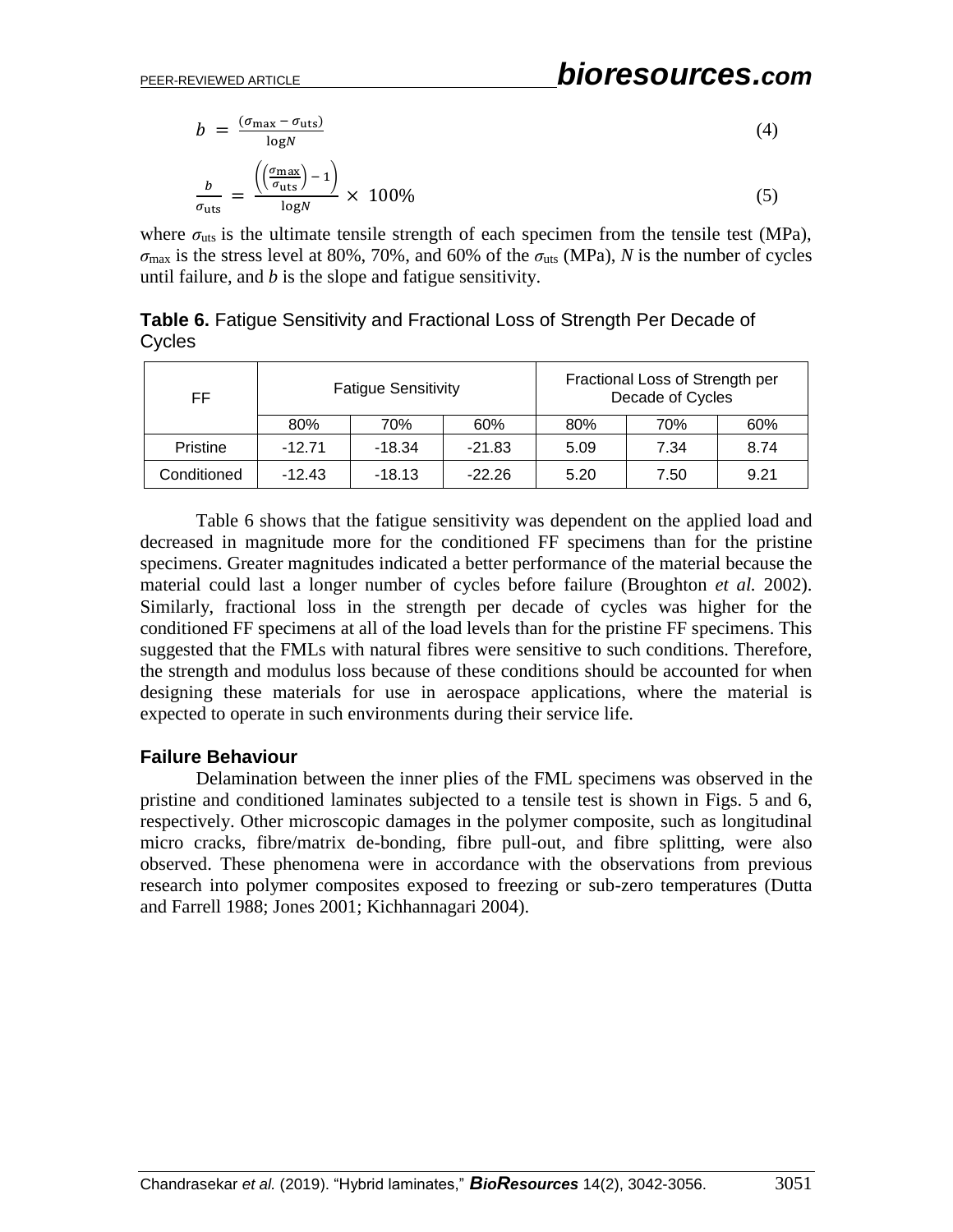

**Fig. 5.** Tensile failure in the pristine FML specimens (a) FF and (b) SS



Fig. 6. Tensile failure in the conditioned FML specimens (a) SF and (b) SS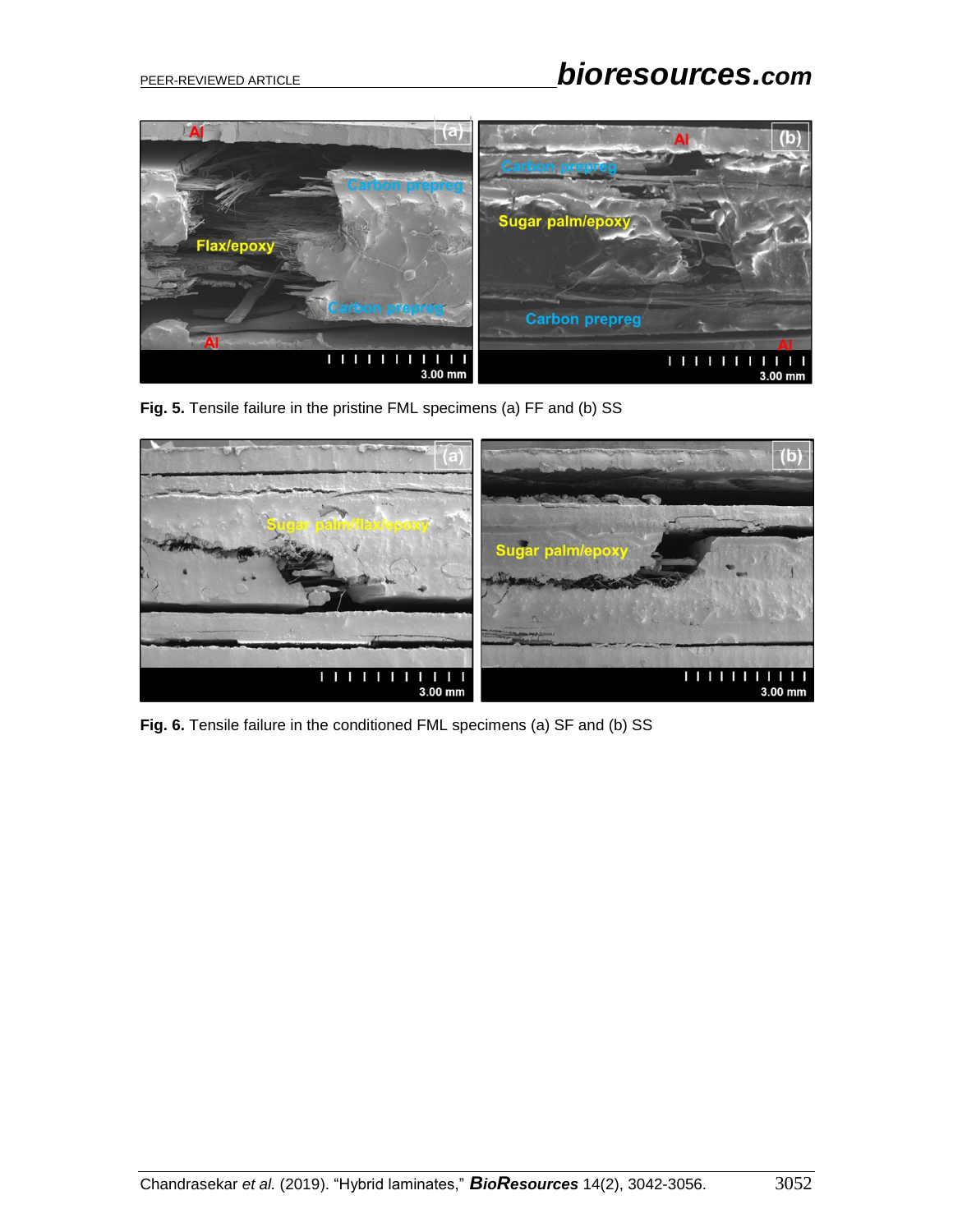# **CONCLUSIONS**

- 1. In this study, flax and sugar palm fibres were incorporated into FMLs in individual and hybrid configurations to study the influence of the stacking sequence on the laminate properties. Also, the specimens were exposed to freezing temperatures, and the impact on the mechanical properties was studied.
- 2. The natural fibre type and their stacking sequence within the laminates were the deciding factors for the strength and modulus in the dry or pristine specimens. Among the studied configurations, the FF arrangement with flax fibres had the highest strength and modulus, while the SS arrangement with sugar palm fibres had the lowest.
- 3. In the hybrid FML with flax and sugar palm, flax fibre as the outer layer and sugar palm fibre in the core showed superior strength and modulus.
- 4. The FMLs with flax fibres exhibited a fatigue life of approximately  $10<sup>4</sup>$  cycles and displayed a fibre bridging effect similar to synthetic fibre-reinforced FMLs.
- 5. The laminates exposed to freezing conditions showed a substantial decrease in the strength and stiffness compared with those of the dry specimens. The degradation effects from the freezing conditions were also visible in the conditioned FF specimens, which exhibited a lower fatigue life.
- 6. Factors, such as the moisture absorption by the natural fibres, matrix degradation, and interface weakening, affected the mechanical properties.

# **ACKNOWLEDGMENTS**

The authors are grateful for the financial support of the Ministry of Higher Education, Malaysia (Grant No. FRGS 5524741-2015).

# **REFERENCES CITED**

- Afaghi Khatibi, A., Kandare, E., and Yoo, S. (2016). "Can hybridization of flax-polymer composites with metallic alloys enable their adoption in structural engineering applications?," in: *2016 Advanced Composites Innovation Conference*, Melbourne, Australia, pp. 1-13.
- Alderliesten, R. (2017). "Fatigue Initiation," in: *Fatigue and Fracture of Fibre Metal Laminates*, vol. 236, Springer, Cham, Switzerland.
- ASTM D2344M-00 (2006). "Standard test method for short-beam shear strength of polymer matrix composite materials and their laminates," ASTM International, West Conshohocken, PA.
- ASTM D3039 (2008). "Standard test method for tensile properties of polymer matrix composite materials," ASTM International, West Conshohocken, PA.
- ASTM E466-07 (2007). "Standard practice for conducting force controlled constant amplitude axial fatigue tests of metallic materials," ASTM International, West Conshohocken, PA.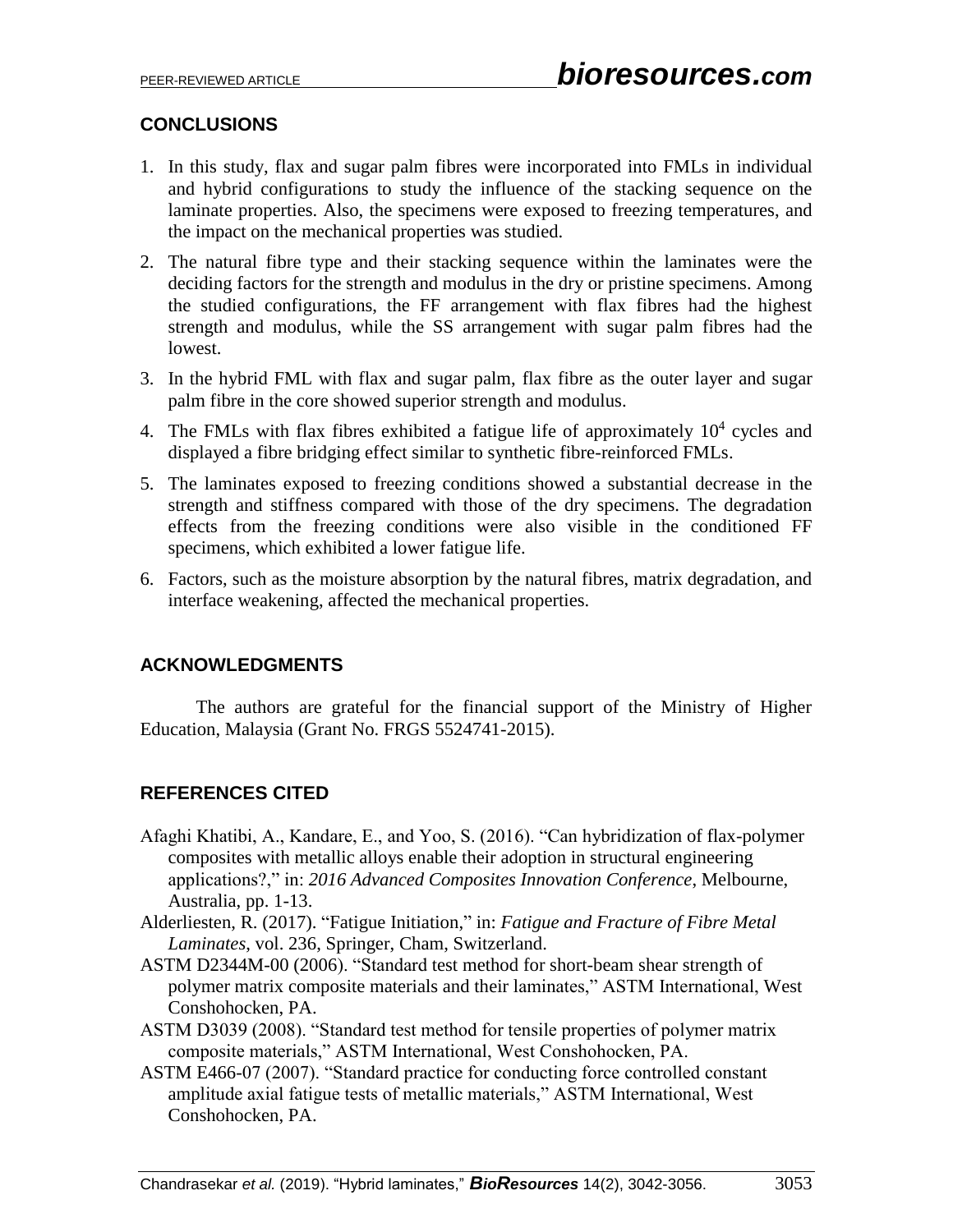- ASTM D790-10 (2010). "Standard test methods for flexural properties of unreinforced and reinforced plastics and electrical insulating materials," ASTM International, West Conshohocken, PA.
- Broughton, W. R., Crocker, L. E., and Gower, M. R. L. (2002). *Design Requirements for Bonded and Bolted Composite Structures* (NPL Report MATC(A)65), National Physical Laboratory, Middlesex, UK.
- Chandrasekar, M., Ishak, M., Jawaid, M., Leman, Z., and Sapuan, S. (2017a). "An experimental review on the mechanical properties and hygrothermal behaviour of fibre metal laminates," *J. Reinf. Plast. Comp.* 36(1), 72-82. DOI: 10.1177/0731684416668260
- Chandrasekar, M., Ishak, M. R., Sapuan, S. M., Leman, Z., and Jawaid, M. (2017b). "A review on the characterisation of natural fibres and their composites after alkali treatment and water absorption," *Plast. Rubber Compos.* 46(3), 119-136. DOI: 10.1080/14658011.2017.1298550
- Chandrasekar, M., Ishak, M. R., Salit, M. S., Leman, Z., Jawaid, M., and Naveen, J. (2018). "Mechanical properties of a novel fibre metal laminate reinforced with the carbon, flax, and sugar palm fibres," *BioResources* 13(3), 5725-5739. DOI: 10.15376/biores.13.3.5725-5739
- Dhar Malingam, S., Feng, N. L., Selamat, M. Z., and Subramonian, S. (2017). "Investigation on fatigue life behaviour of sustainable bio-based fibre metal laminate," *Journal of Mechanical Engineering* 1(1), 123-140.
- Dutta, P., and Farrell, D. (1988). "Acoustic emissions from composites at decreasing temperatures," in: *VI International Congress on Experimental Mechanics*, Portland, OR, pp. 1090-1095.
- Feng, N. L., DharMalingam, S., Zakaria, K. A., and Selamat, M. Z. (2017). "Investigation on the fatigue life characteristic of kenaf/glass woven-ply reinforced metal sandwich materials," *J. Sandw. Struct. Mater*. DOI: 10.1177/1099636217729910
- Homan, J. J. (2006). "Fatigue initiation in fibre metal laminates," *Int. J. Fatigue* 28(4), 366-374. DOI: 10.1016/j.ijfatigue.2005.07.030
- Hussain, F., Malingam, S. D., Daud, M. A. M., and Selamat, M. Z. (2016). "Tensile performance of palm oil fiber metal laminate," in: *Proceedings of Mechanical Engineering Research Day 2016*, Durian Tunggal, Malaysia, pp. 121-122.
- Ishak, M. R., Sapuan, S. M., Leman, Z., Rahman, M. Z. A., Anwar, U. M. K., and Siregar, J. P. (2013). "Sugar palm (*Arenga pinnata*): Its fibres, polymers and composites," *Carbohyd. Polym.* 91(2), 699-710. DOI: 10.1016/j.carbpol.2012.07.073
- Jawaid, M., Khalil, H. P. S. A., Hassan, A., Dungani, R., and Hadiyane, A. (2013). "Effect of jute fibre loading on tensile and dynamic mechanical properties of oil palm epoxy composites," *Compos. Part B-Eng.* 45(1), 619-624. DOI: 10.1016/j.compositesb.2012.04.068
- Jones, R. H. (2001). *Environmental Effects on Engineered Materials*, Marcel Dekker, New York, NY.
- Kandare, E., Yoo, S., and Afaghi Khatibi, A. (2016). "On the fatigue and impact resistance of fibre-metal-laminates reinforced with flax fibres," in: *2016 Advanced Composites Innovation Conference*, Melbourne, Australia, pp. 1-13.
- Kandare, E., Yoo, S., Chevali, V. S., and Afaghi Khatibi, A. (2018). "On the notch sensitivity of flax fibre metal laminates under static and fatigue loading," *Fatigue Fract. Eng. M.* 41(8), 1691-1705. DOI: 10.1111/ffe.12807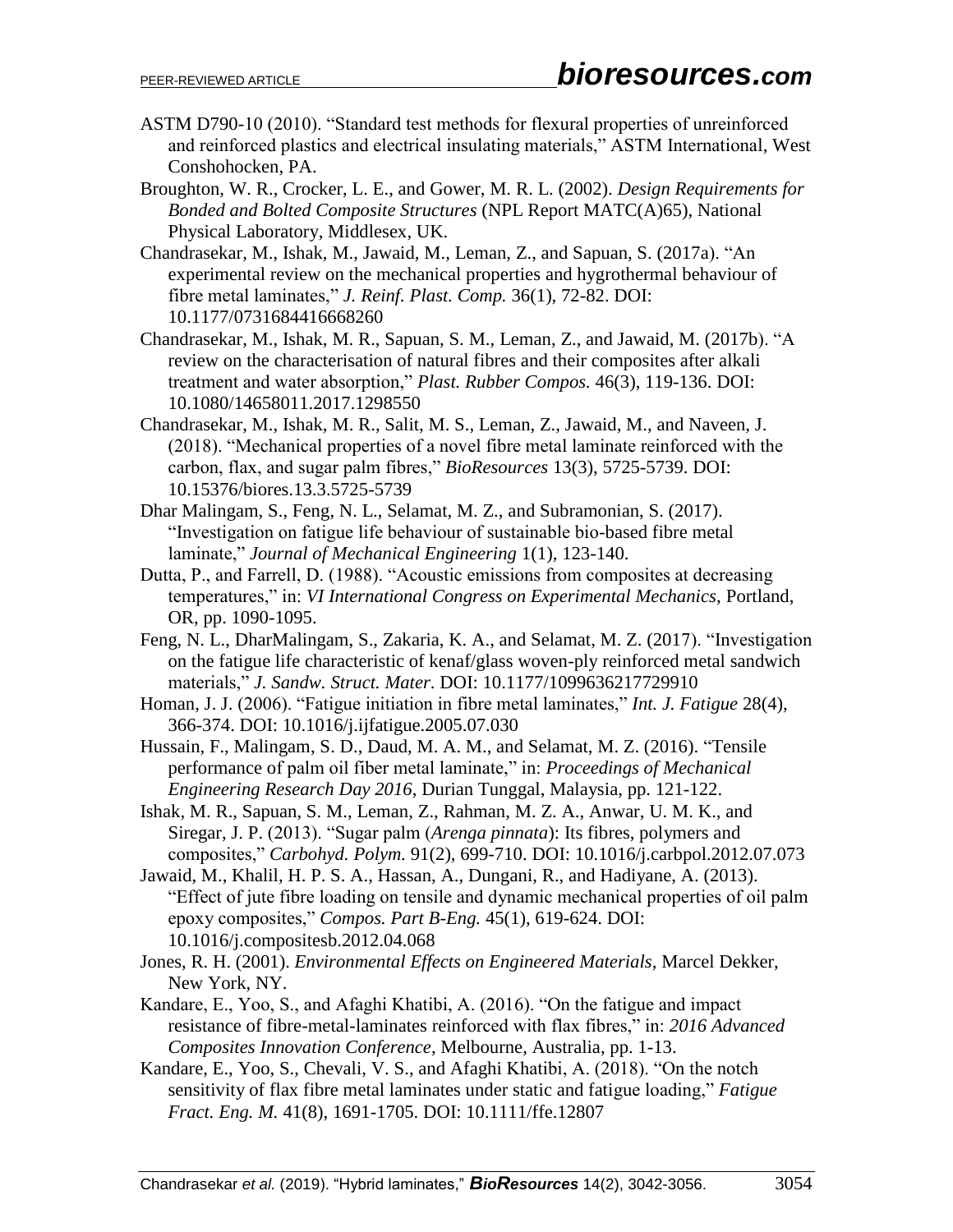- Kichhannagari, S. (2004). *Effects of Extreme Low Temperature on Composite Materials*, Master's Thesis, University of New Orleans, New Orleans, LA.
- Mandell, J., Huang, D., and McGarry, F. (1981). "Tensile fatigue performance of glass fiber dominated composites," *J. Compos. Tech. Res.* 3(3), 96-102. DOI: 10.1520/CTR10732J
- Ray, B. C. (2004). "Effects of crosshead velocity and sub-zero temperature on mechanical behaviour of hygrothermally conditioned glass fibre reinforced epoxy composites," *Mat. Sci. Eng. A-Struct.* 379(1-2), 39-44. DOI: 10.1016/j.msea.2003.11.031
- Senthilkumar, K., Saba, N., Rajini, N., Chandrasekar, M., Jawaid, M., Siengchin, S., and Alotman, O. Y. (2018). "Mechanical properties evaluation of sisal fibre reinforced polymer composites: A review," *Constr. Build. Mater.* 174, 713-729. DOI: 10.1016/j.conbuildmat.2018.04.143
- Shahroze, R. M., Ishak, M. R., Salit, M. S., Leman, Z., Asim, M., and Chandrasekar, M. (2018). "Effect of organo-modified nanoclay on the mechanical properties of sugar palm fiber-reinforced polyester composites," *BioResources* 13(4), 7430-7444. DOI: 10.15376/biores.13.4.7430-7444
- Sinmazçelik, T., Avcu, E., Bora, M. Ö., and Çoban, O. (2011). "A review: Fibre metal laminates, background, bonding types and applied test methods," *Mater. Design*  32(7), 3671-3685. DOI: 10.1016/j.matdes.2011.03.011
- Subramaniam, K., Dhar Malingam, S., Feng, N. L., and Bapokutty, O. (2017). "The effects of stacking configuration on the response of tensile and quasi‐static penetration to woven kenaf/glass hybrid composite metal laminate," *Polym. Composite.*, 1-16. DOI: 10.1002/pc.24691
- Salman, S.D., Sharba, M.J., Leman, Z., Sultan, M. T., Ishak, M. R., and Cardona, F. (2016). "Tension-compression fatigue behavior of plain woven kenaf/kevlar hybrid composites," *BioResources,* 11(2), 3575-3586. DOI: 10.15376/biores.11.2.3575- 3586.
- Vasumathi, M., and Murali, V. (2014). "Experimental investigation on the impact of presence of natural fibre on the mechanical performance of a light weight hybrid bonded laminate," *International Journal of Engineering and Technology* 6(1), 236- 241.
- Vasumathi, M., and Murali, V. (2016). "Methods to enhance adhesiveness between metal and fibre reinforced polymer layers in carbon-jute reinforced aluminium laminates," *J. Polym. Mater.* 33(1), 53-62.
- Vieira, L. M. G., dos Santos, J. C., Panzera, T. H., Rubio, J. C. C., and Scarpa, F. (2017). "Novel fibre metal laminate sandwich composite structure with sisal woven core," *Ind. Crop. Prod.* 99, 189-195. DOI: 10.1016/j.indcrop.2017.02.008
- Wei, R., Wang, X., Chen, C., Zhang, X., Xu, X., and Du, S. (2017). "Effect of surface treatment on the interfacial adhesion performance of aluminum foil/CFRP laminates for cryogenic propellant tanks," *Mater. Design* 116, 188-198. DOI: 10.1016/j.matdes.2016.12.011
- Wu, H. F., Wu., L. L, Slagter., W. J., and Verolme, J. L. (1994). "Use of rule of mixtures and metal volume fraction for mechanical property predictions of fibre-reinforced aluminium laminates," *J. Mater. Sci.* 99, 4583-4591. DOI: 10.1007/BF00376282
- Ypma, M., and Borgonje, B. (2001). "Influence of moisture and temperature on glare material properties and glare structures," in: *13th International Conference on Composite Materials*, Beijing, China.